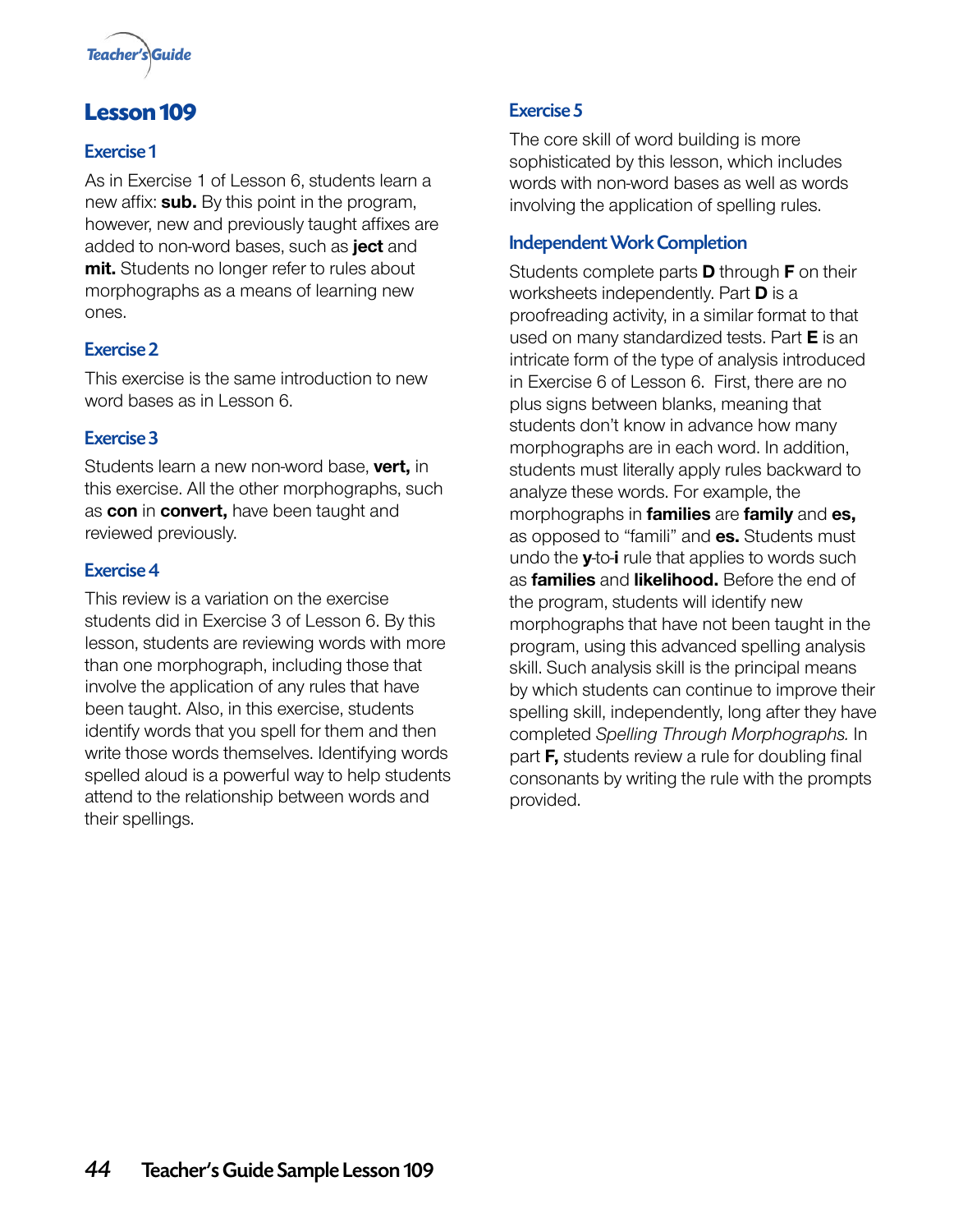



- 9. Everybody, spell the morphograph scribe. Get ready. (S) Now spell the word subscribe. Get ready. (S)
- 10. (Repeat spelling of subtract, subject, submit, and subscribe until firm. Give individual turns.)

#### **EXERCISE 2**

#### Word and Spelling Introduction

- 1. (Write on the board: pretty, share, knife, strain, puff, and gulf.) These words are made up of only one morphograph.
- 2. (Point to pretty.) What word? (S) Pretty. Spell pretty. Get ready. (S) (Repeat this procedure for each word.)
- 3. (Erase the words.) Spell the words again. First word: strain. Get ready. (S) (Repeat until firm.)
- 4. (Repeat step 3 for knife, share, puff, gulf, and pretty.)
- 5. Find part A on your worksheet. Get ready to write the words you just spelled.
- 6. First word: knife. What word? (S) Knife, Write knife. (Repeat for pretty, gulf, puff, strain, and share.)
- 7. You'll find the spellings of the words we're going to check in appendix K, section B.
- 8. (Call on a student.) Look up the spelling of the word knife.
- 9. (Assign each of the remaining words to individual students.)
- 10. Get ready to check part A. Put an X next to any word you missed and. write that word correctly.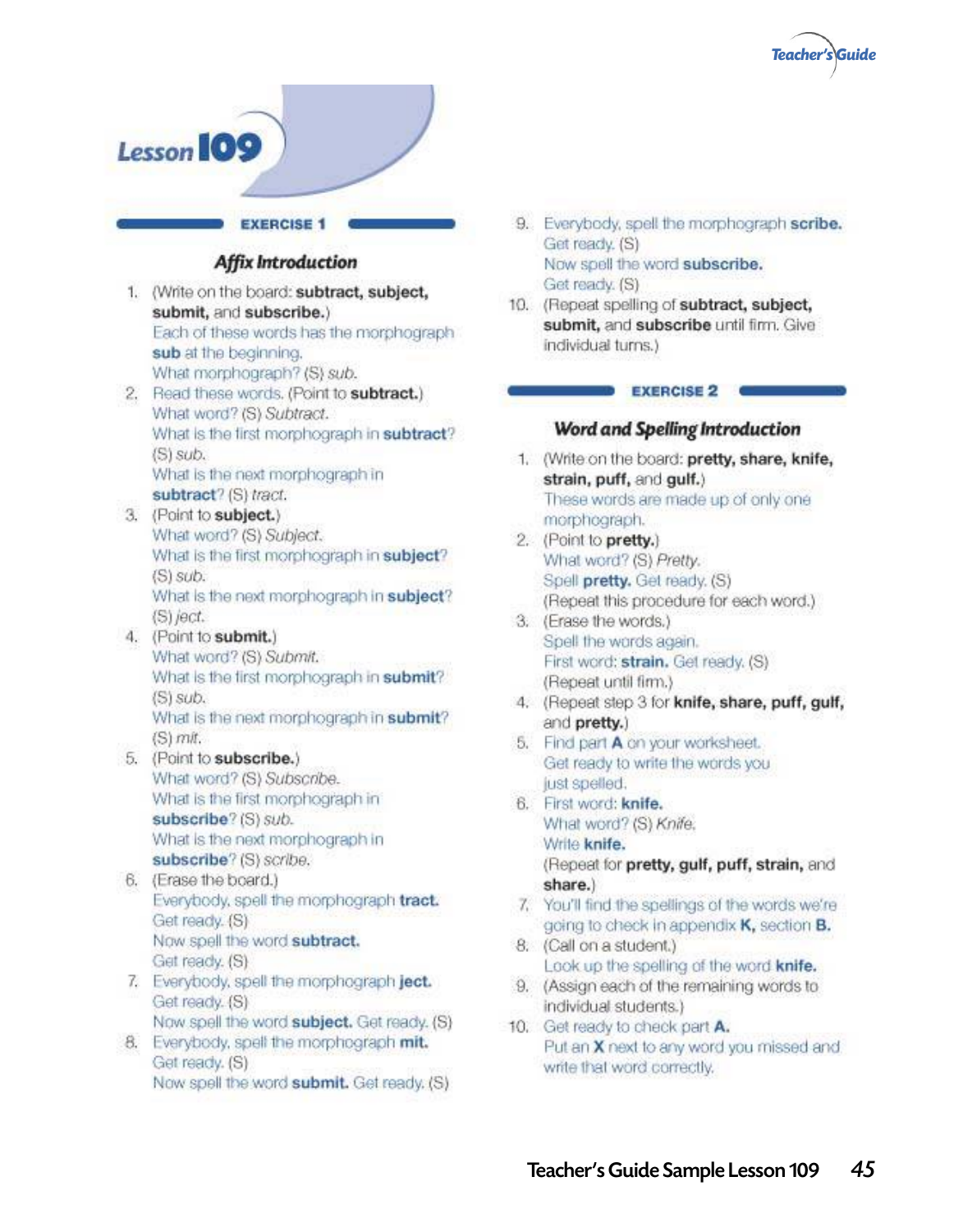



11. (Call on the student who looked up knife.) Spell knife.

(Write knife on the board.)

12. (Repeat step 11 for each remaining word.)

#### **EXERCISE 3**

#### Nonword Base

- 1. (Write on the board: vert.) Here is a new morphograph that cannot stand alone. It is pronounced vert. What morphograph? (S) vert.
- 2. Everybody, spell vert, Get ready, (S) (Repeat until firm.)
- 3. Get ready to spell words that have the morphograph vert. First word: convert. What is the first morphograph in convert? (S) con. What is the next morphograph in convert? (S) vert. Spell convert. Get ready. (S)
- 4. Next word: subvert. What is the first morphograph in subvert?  $(S)$  sub. What is the next morphograph in subvert? (S) vert. Spell subvert. Get ready. (S)

5. (Repeat step 4 for revert and invert.)

#### **EXERCISE 4**

#### **Spelling Review**

- 1. I'll spell some words quickly. See if you can figure out each word.
- 2. Listen:  $f a m i l y$ . Everybody, what word? (S) Family.
- 3. Listen:  $d r i v e r$ . What word? (S) Driver.
- 4. (Repeat step 3 for while, trouble, couple, converge, hidden, tripping, insist, basically, denied, become, lovely, usual, and improve.)
- 5. Find part B on your worksheet. Get ready to write some of those words.
- 6. First word: while. Write it.
- 7. Next word: usual. Write it
- 8. (Repeat step 7 for family, insist, trouble, improve, become, and lovely.)
- 9. I will spell each word. Put an X next to any word you missed and write that word correctly. (Write each word on the board as you spell it.)

## **EXERCISE 5**

#### **Word Building**

Get ready to spell some words that have more than one morphograph. These words are made up of morphographs that cannot stand alone.

- 1. First word: insisting. What is the first morphograph in insisting? (S) in. What is the next morphograph in  $insisting?$  (S) sist. What is the next morphograph in insisting? (S) ing. Spell insisting. Get ready, (S) 2. Next word: persist.
- What is the first morphograph in persist?  $(S)$  per. What is the next morphograph in persist? (S) sist. Spell persist. Get ready. (S)
- 3. (For transmit, perfection, structuring, and recur, have students identify each morphograph and spell each word.)
- 4. Find part C on your worksheet. You are going to write the words you just spelled.
- 5. First word: structuring. Write it.
- 6. Next word: perfection. Write it.
- 7. (Repeat step 6 for recur, insisting, transmit, and persist.)
- 8. (Check spellings and have students rewrite any missed words.)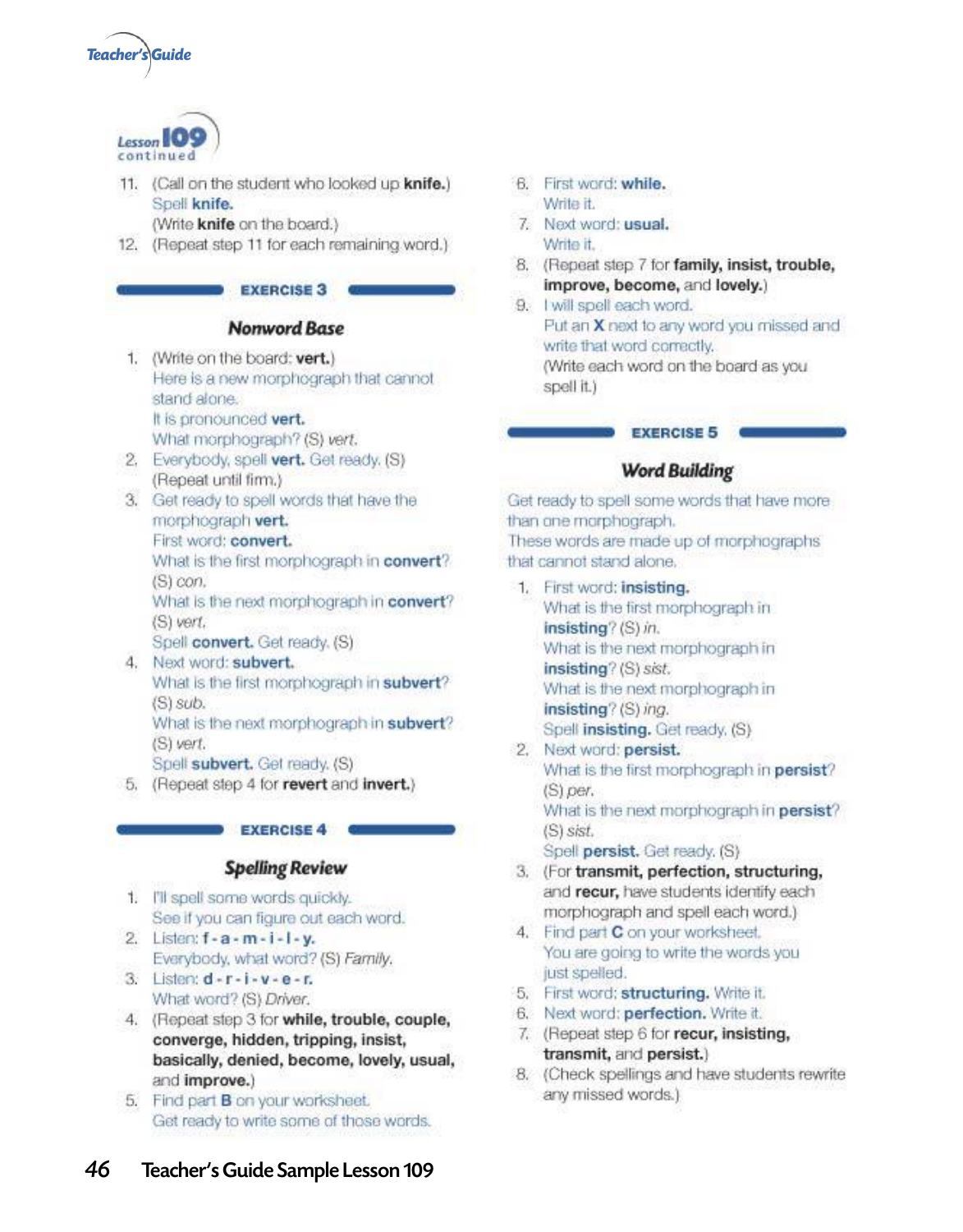



#### **Independent Work**

**EXERCISE 6** 

- 1. Complete the rest of the worksheet on your own: Be sure to read the instructions carefully.
- 2. (Check and correct all work.)

## - Answer Key -

#### Part D

- 1. fashion
- 2. athlete
- 3. chiefly
- 4. concept
- 5. madness
- 6. basically

#### Part F

1. Double the final c in a short word when the word ends cvc and the next morphograph begins with v.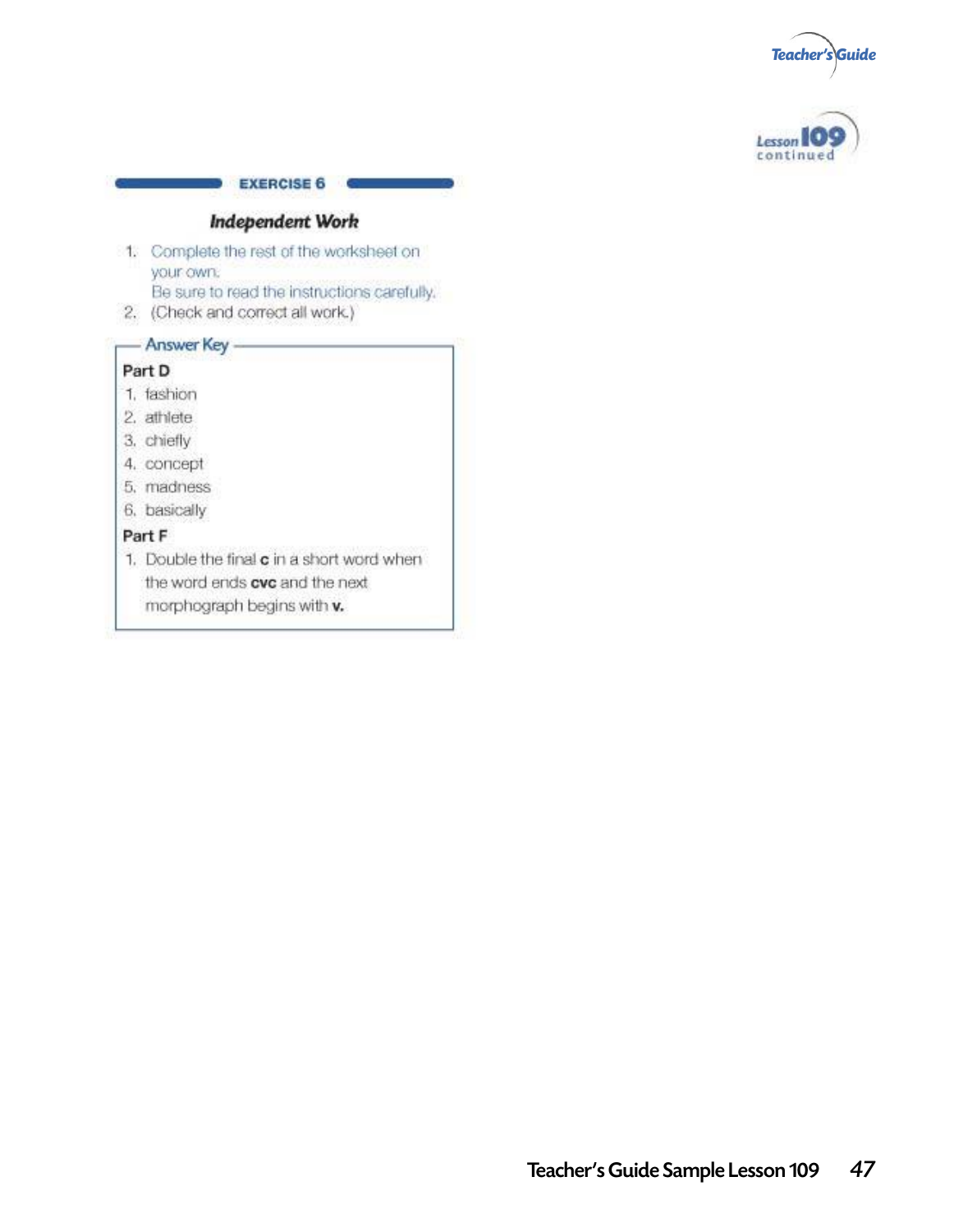| Teacher's Guide                                                                                                                                                                                                                      |                                                                                                                                                                                                                                                                                                                                                                                      |  |
|--------------------------------------------------------------------------------------------------------------------------------------------------------------------------------------------------------------------------------------|--------------------------------------------------------------------------------------------------------------------------------------------------------------------------------------------------------------------------------------------------------------------------------------------------------------------------------------------------------------------------------------|--|
| <b>Lesson 109</b>                                                                                                                                                                                                                    |                                                                                                                                                                                                                                                                                                                                                                                      |  |
| Name $\_\_\_\_$                                                                                                                                                                                                                      | Date _____                                                                                                                                                                                                                                                                                                                                                                           |  |
| Part <sup>1</sup>                                                                                                                                                                                                                    |                                                                                                                                                                                                                                                                                                                                                                                      |  |
| $\mathbf{L}$ , and the contract of the contract of the contract of the contract of the contract of the contract of the contract of the contract of the contract of the contract of the contract of the contract of the contract o    | 4.12                                                                                                                                                                                                                                                                                                                                                                                 |  |
|                                                                                                                                                                                                                                      | $2.$ $5.$                                                                                                                                                                                                                                                                                                                                                                            |  |
|                                                                                                                                                                                                                                      | $\frac{1}{2}$ . $\frac{1}{2}$ . $\frac{1}{2}$ . $\frac{1}{2}$ . $\frac{1}{2}$ . $\frac{1}{2}$ . $\frac{1}{2}$ . $\frac{1}{2}$ . $\frac{1}{2}$ . $\frac{1}{2}$ . $\frac{1}{2}$ . $\frac{1}{2}$ . $\frac{1}{2}$ . $\frac{1}{2}$ . $\frac{1}{2}$ . $\frac{1}{2}$ . $\frac{1}{2}$ . $\frac{1}{2}$ . $\frac{1$                                                                            |  |
| $Part \begin{bmatrix} \cdot \\ \cdot \end{bmatrix}$                                                                                                                                                                                  |                                                                                                                                                                                                                                                                                                                                                                                      |  |
|                                                                                                                                                                                                                                      |                                                                                                                                                                                                                                                                                                                                                                                      |  |
|                                                                                                                                                                                                                                      | $2.$ $8.$ $9.$                                                                                                                                                                                                                                                                                                                                                                       |  |
|                                                                                                                                                                                                                                      | $3.$ $7.$ $1.$                                                                                                                                                                                                                                                                                                                                                                       |  |
|                                                                                                                                                                                                                                      | $4.$ $8.$ $8.$ $1.$                                                                                                                                                                                                                                                                                                                                                                  |  |
| Part &                                                                                                                                                                                                                               |                                                                                                                                                                                                                                                                                                                                                                                      |  |
| <u>Les anno 1989, a comparatorista del comparatorista del comparatorista del comparatorista del comparatorista del comparatorista del comparatorista del comparatorista del comparatorista del comparatorista del comparatorista</u> | 4.1                                                                                                                                                                                                                                                                                                                                                                                  |  |
| $2.$ $\overline{\phantom{a}}$                                                                                                                                                                                                        | $\begin{array}{c} 6. \end{array}$                                                                                                                                                                                                                                                                                                                                                    |  |
| $3. -$                                                                                                                                                                                                                               | $\overline{a}$ $\overline{b}$ $\overline{c}$ $\overline{c}$ $\overline{c}$ $\overline{c}$ $\overline{c}$ $\overline{c}$ $\overline{c}$ $\overline{c}$ $\overline{c}$ $\overline{c}$ $\overline{c}$ $\overline{c}$ $\overline{c}$ $\overline{c}$ $\overline{c}$ $\overline{c}$ $\overline{c}$ $\overline{c}$ $\overline{c}$ $\overline{c}$ $\overline{c}$ $\overline{c}$ $\overline{$ |  |

# Part <sup>1</sup>

## Circle the misspelled word in each group. Then write it correctly on the line.

| 1. magic   | 2. athalete  | 3. statement |
|------------|--------------|--------------|
| fashun     | thousands    | recover      |
| shedding   | retain       | cheifly      |
| thieves    | instructive  | version      |
|            |              |              |
| 4. consept | 5. deceptive | 6. winner    |
| reduce     | various      | berries      |
| request    | heavily      | thrown       |
| fried      | maddness.    | basicly      |
|            |              |              |